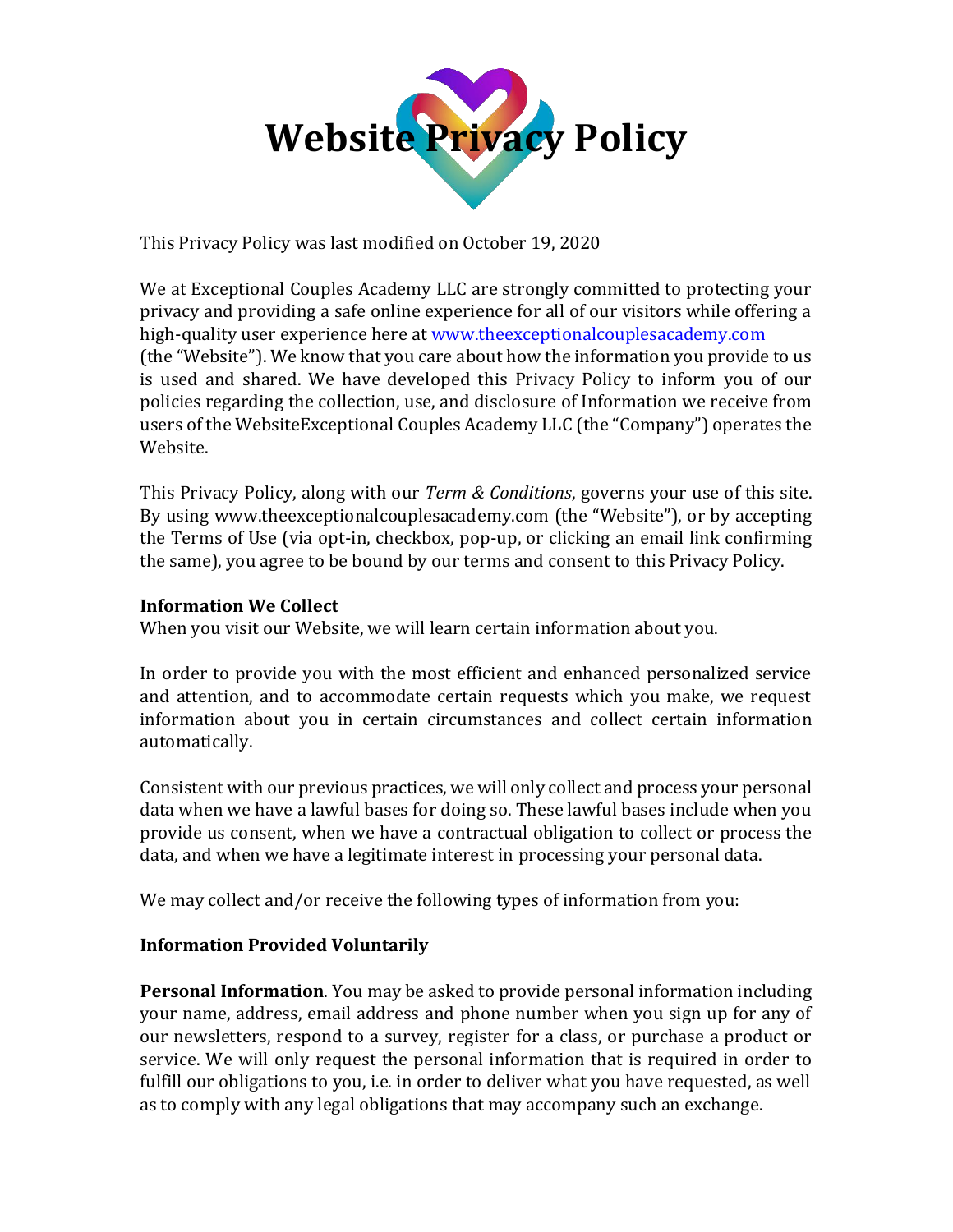**Order & Billing Information.** If you place an order through our Website, we track certain information about the products and services you purchase. At checkout, you will also be required to provide additional information required for processing your payment. This generally includes a debit or credit card or other payment information, expiration dates, card security codes, your billing address or similar information. This information is generally processed and captured by third-party vendors, such as payment processors and merchant account providers. To the fullest extent possible, we make an effort not to capture or retain this information ourselves (unless, for example, we are requested to process a refund, follow up on the delivery of goods or services, or work with customers or vendors on resolving any errors or other scenarios.) Third-party vendors who assist us in any of our business functions will also be doing so pursuant to their own terms and conditions, including privacy policies and terms of use.

**Information Collected Automatically.** In addition to the information described above, we may collect some or all of the following information:

**Activity Info (Log Data).** Information may be collected based on your use of the Website, which generally includes information about your computer hardware and software, such as:

Internet Protocol ("IP") addresses, operating systems, browser types, device types, URLS, access dates and times; Website pages that you visit; referring website information; universally unique identifiers ("UUID"), advertising identifier ("IDFA"), carrier and country location, hardware and processor information, network type, and other related data.

**Use of Cookies.** Our website may use cookies in order to deliver a better experience for you. Cookies are files with small amounts of data that a website stores on your computer's or mobile device's hard drive so that certain information about your visit and web-browsing preferences will be recognized upon a return visit. Cookies serve functions such as "remembering" log-in names and passwords, or enabling or saving shopping cart contents. Like many websites, we may use both session cookies (which expire once you close your web browser) and persistent cookies (which stay on your computer until you delete them) to help us improve the experience you have with our Website. Most web browsers have a function that allows you to delete existing cookies on your device or you can set your browser options to that your device does not receive or accept cookies. Doing this may interfere with your ability to use the Website.

**Third-Party Analytics.** We use third-party analytics services (such as Google Analytics) to evaluate and aggregate visitor data. These services help us evaluate Visitors' use of the Website, including time spent on certain pages, which areas of the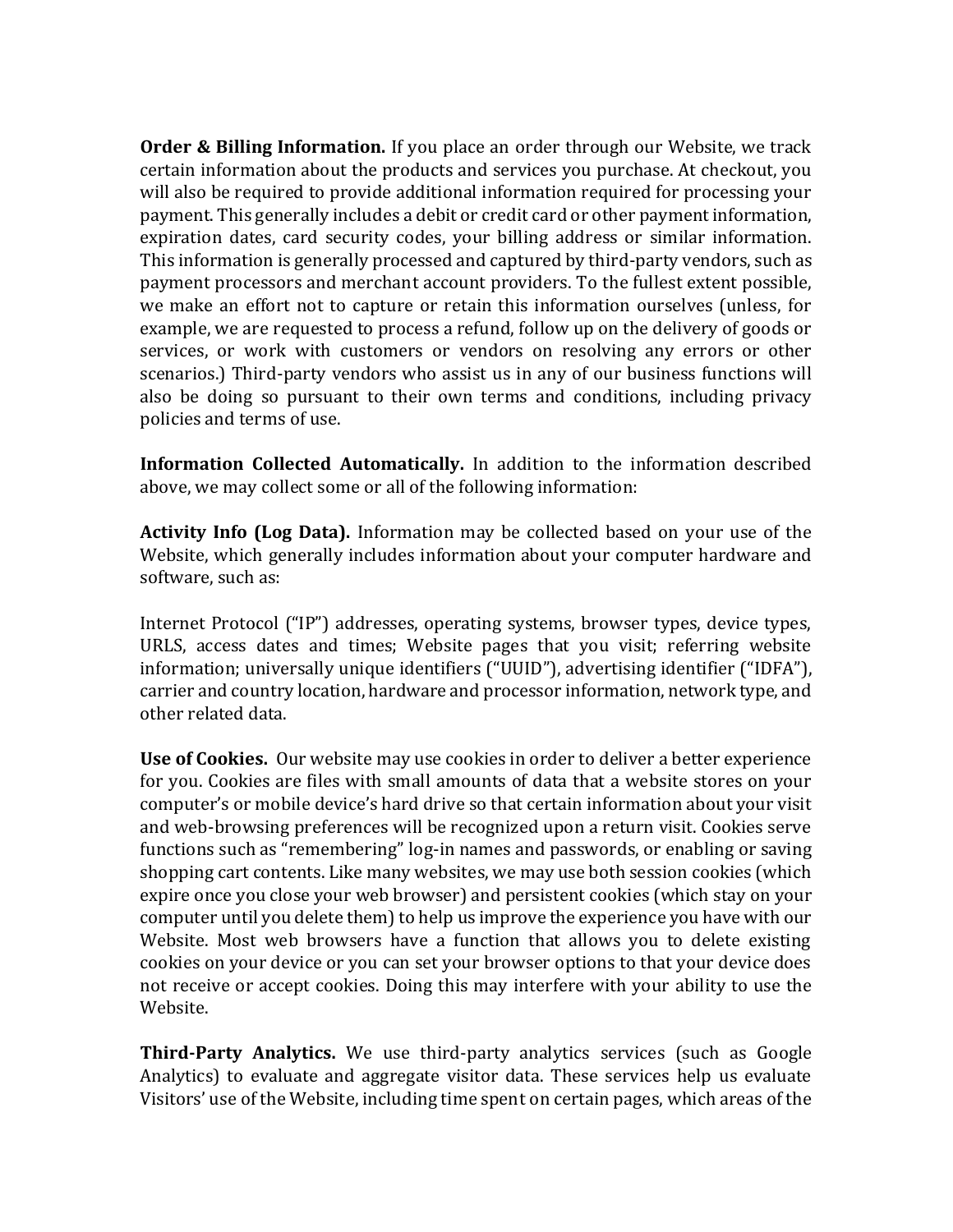Website receive the most traffic, how often visitors visit pages within the Website, and also provide general geographic location about visitors, the source of referred traffic (from other websites, vs search engines, etc). These third party analytic services use cookies and other technologies to help analyze and provide us the data. By providing your consent to this *Privacy Policy,* you consent to the collection and review of data about you by these analytics providers in the manner and for the purposes set out herein.

For more information on Google Analytics, including how to opt out from certain data collection, please visit [https://www.google.com/analytics.](https://www.google.com/analytics) If you opt out of any service, you may not enjoy the full functionality of the Website.

**Other Third Party Tracking Tools.** We may also collect or receive information from third parties, such as Facebook, Instagram, LinkedIn, and/or other third-party social media and similar sites.

### **How to Access Your Personal Information**

If you have provided personal, billing or other voluntarily provided information, you may access, review and make changes to it via instructions found on the Website or by emailing us at support@theexceptionalcouplesacademy.com. To manage your receipt of marketing and non-transactional communications, you may unsubscribe by clicking the "unsubscribe" link located on the bottom of any related email from the Company. Emails related to the purchase or delivery of orders are provided automatically – Customers are not able to opt out of transactional emails. We will try to accommodate any requests related to the management of Personal Information in a timely manner. However, it is not always possible to completely remove or modify information in our databases (for example, if we have a legal obligation to keep it for certain timeframes, for example).

#### **How We Use and Share the Information**

We use the collected Information to understand customer needs, including regarding our Website services to:

- present you with information through our Website and email services;
- provide our services, process orders, and administer our programs;
- maintain and improve our Website;
- respond to your requests, and provide customer service, including in response to any problems that may arise, such as difficulties in navigating our Website or accessing certain features;
- solicit your feedback, and to inform you about our products and services and those of our third-party marketing partners that we feel may be of interest or value to you;
- personalize or display advertisements to you on third-party platforms;
- improve our services or offerings; and
- fulfill our legal or contractual obligations to you.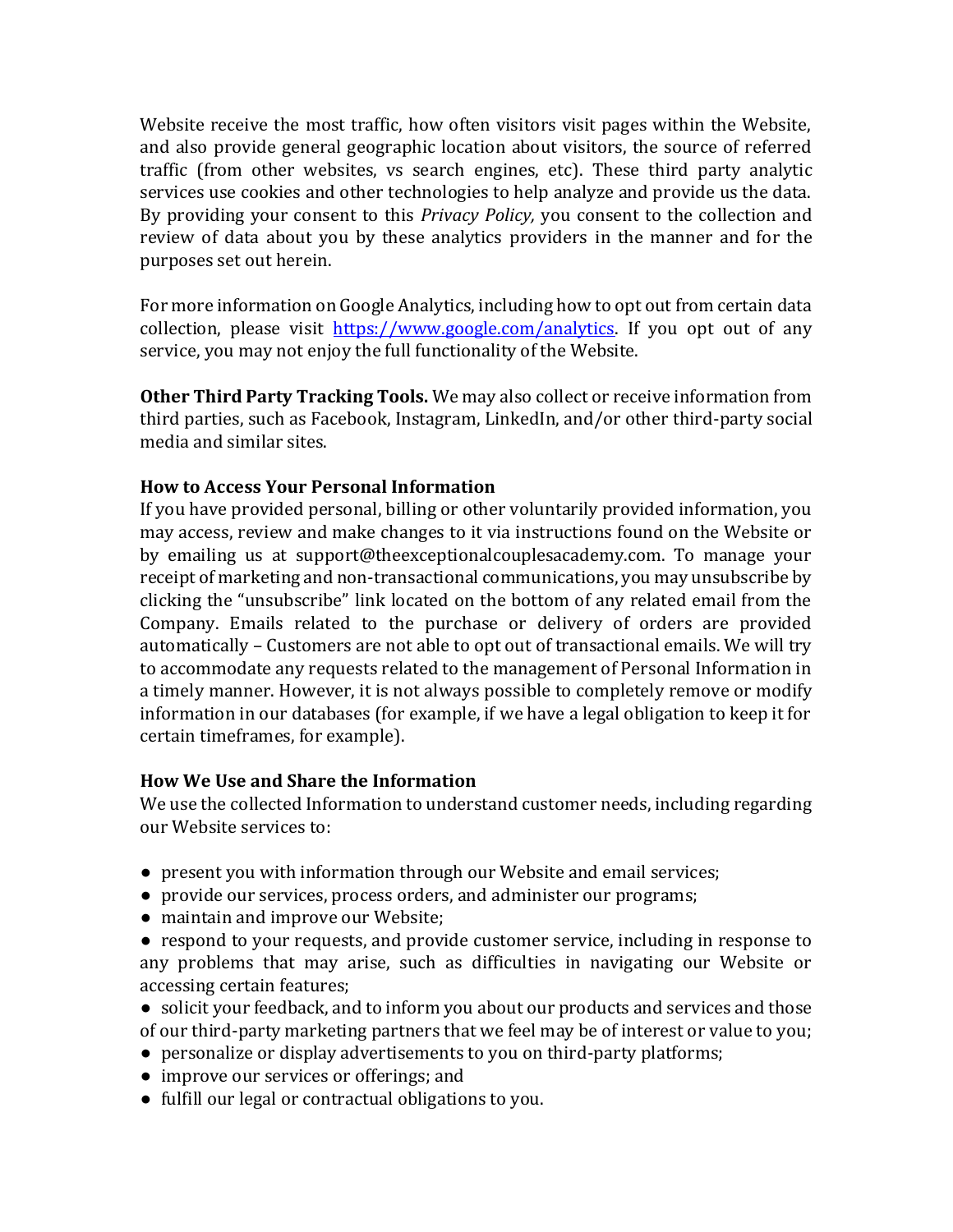As with transactions elsewhere, when you purchase products, services, or programs via our Website, your credit card company will also retain certain information regarding your purchase. We will not otherwise provide any personal data to your credit card company without your permission.

We may share the Information collected with joint venture partners, affiliates, agents, current or prospective business partners, businesses under common control, thirdparty businesses or partners participating in administering our programs or services, or to those providing business functions such as technical support, customer service, marketing assistance, etc. These businesses will only have access to information as necessary to perform their functions and to the extent permitted by law.

In the event of the sale or transfer of our business to a third party buyer, including in the event of bankruptcy or liquidation, we may, as necessary, share your data with the buyer or transferee.

In the event that we have to collect on a debt owed to us by you, we may, as necessary, share your information with an attorney or a court of law to enforce our rights and collect what is owed.

Under certain circumstances we may be obligated or compelled to disclose the Information: when required by law, court order or government agency, or when disclosing such Information is reasonably required to protect the Company, its property, the Website, the safety of visitors or others.

#### **Retargeting / Personalized and Behavioral Ads**

We may, using the techniques described above, and in conjunction with third party marketing partners, gather information from your visit to our Website for purposes of providing relevant advertising content to you in the future. This means that through third party marketing partners or third party sites such as Google, Facebook, or Instagram, we may display advertisements to you (remarketing or retargeting), based on usage data collected during your visit to our website.

**Google Analytics**: As described above, we use Google Analytics on our website. We may utilize any of the following advertising features that utilize the Google advertising cookies: Remarketing with Analytics, Demographics and Interest reporting, Segments, and Double Click integration.

To opt out of seeing personalized ads via the Google platform, please visit <https://support.google.com/ads/answer/2662922?hl=en>

For more information regarding how Google uses cookies in advertising and how you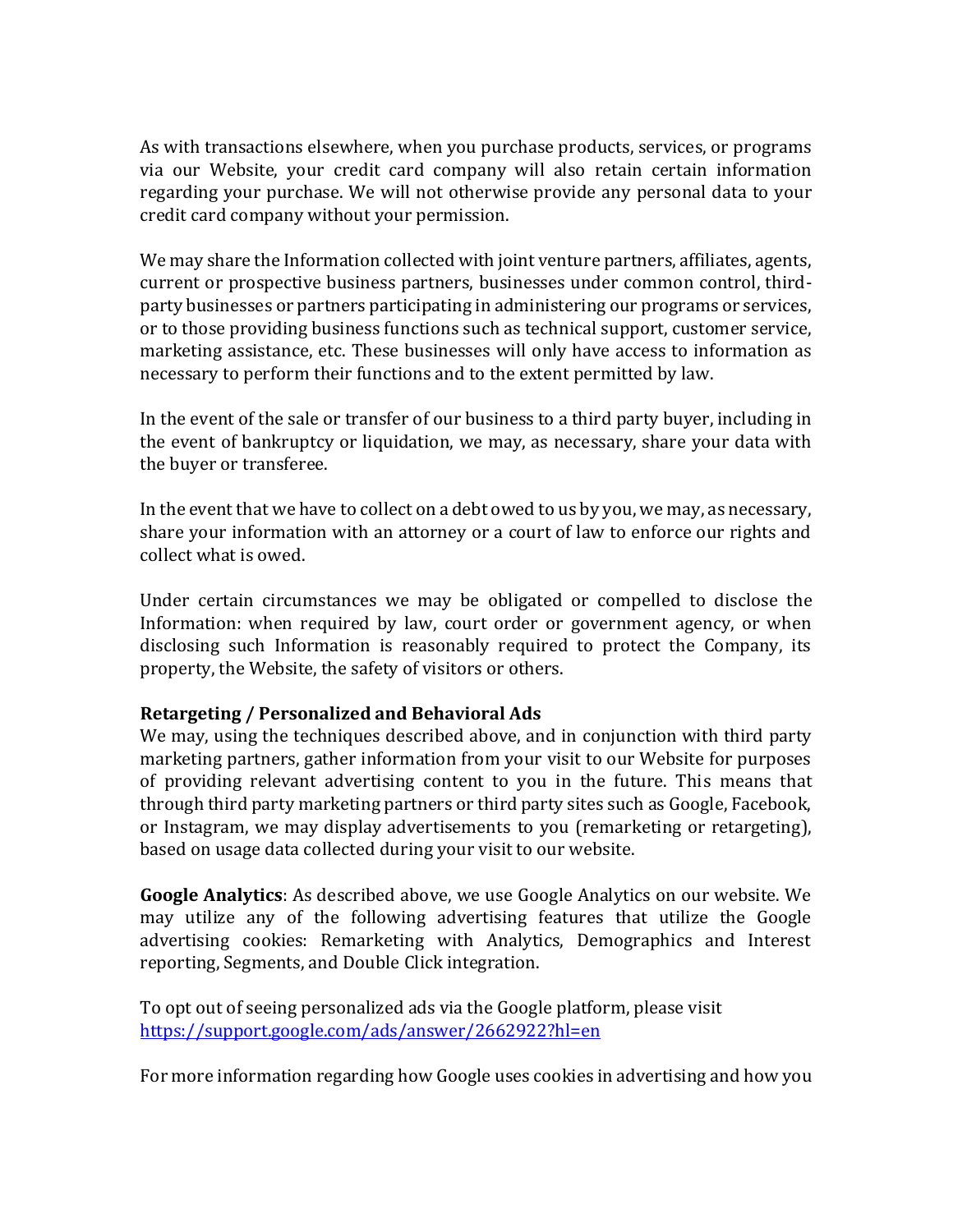can control advertising cookies, visit <http://www.google.com/policies/technologies/ads/>

To personalize the ads you see via the Google platform, visit <http://www.google.com/settings/ads>

For more information on how Google uses data when you visit its partners' sites or apps, visit<http://www.google.com/policies/privacy/partners/>

Or, via an opt-out browser add-on, you can opt out of having your site activity available to Google Analytics. For more information, or to install the opt-out browser ad-on, please visit https://support.google.com/analytics/answer/181881?hl=en Please note that if you opt out of any service, you may not enjoy the full functionality of the Website.

**Google Ad Words**: We may utilize Google Ad Words, which provides certain of the information collected on our website to the Adwords advertising network. To opt out of Google Ad Words, visit<https://support.google.com/ads/answer/2662922?hl=en>

**Facebook Custom Audience**: We may utilize Facebook's Custom Audience capability which allows us to display ads on Facebook to individuals on our email lists or in our database. We may provide personal information to Facebook, such as your name, email address and phone number to enable Facebook to identify whether you are a Facebook account holder. To opt-out of the Facebook Custom Audience, please email us at [support@theexceptionalcouplesacademy.com](mailto:support@theexceptionalcouplesacademy.com) with (1)"Facebook Custom Audience Opt-Out" in your Subject Line, and (2) your name and email address in the body of the email.

**Other Personalized and Behavioral Advertising Services:** We may participate in other retargeting services that are similar to those described above.

#### **Managing Cookies Via Your Browser:**

You may be able to change your cookie preferences via your browser settings. Please visit your browser's help section for assistance with turning on notifications regarding cookies, or disabling cookies through your browser.

### **Managing Cookies on Your Mobile Device:**

You may be able to change your cookie preferences on your mobile device either via your browser settings, or via the settings (preferences) on your device. For additional info, please visit<http://www.allaboutcookies.org/mobile/>

#### **Use Caution When Sharing Information Online**

When you voluntarily make your Personal Information available online in an environment shared by third parties – including in webinars, classes, online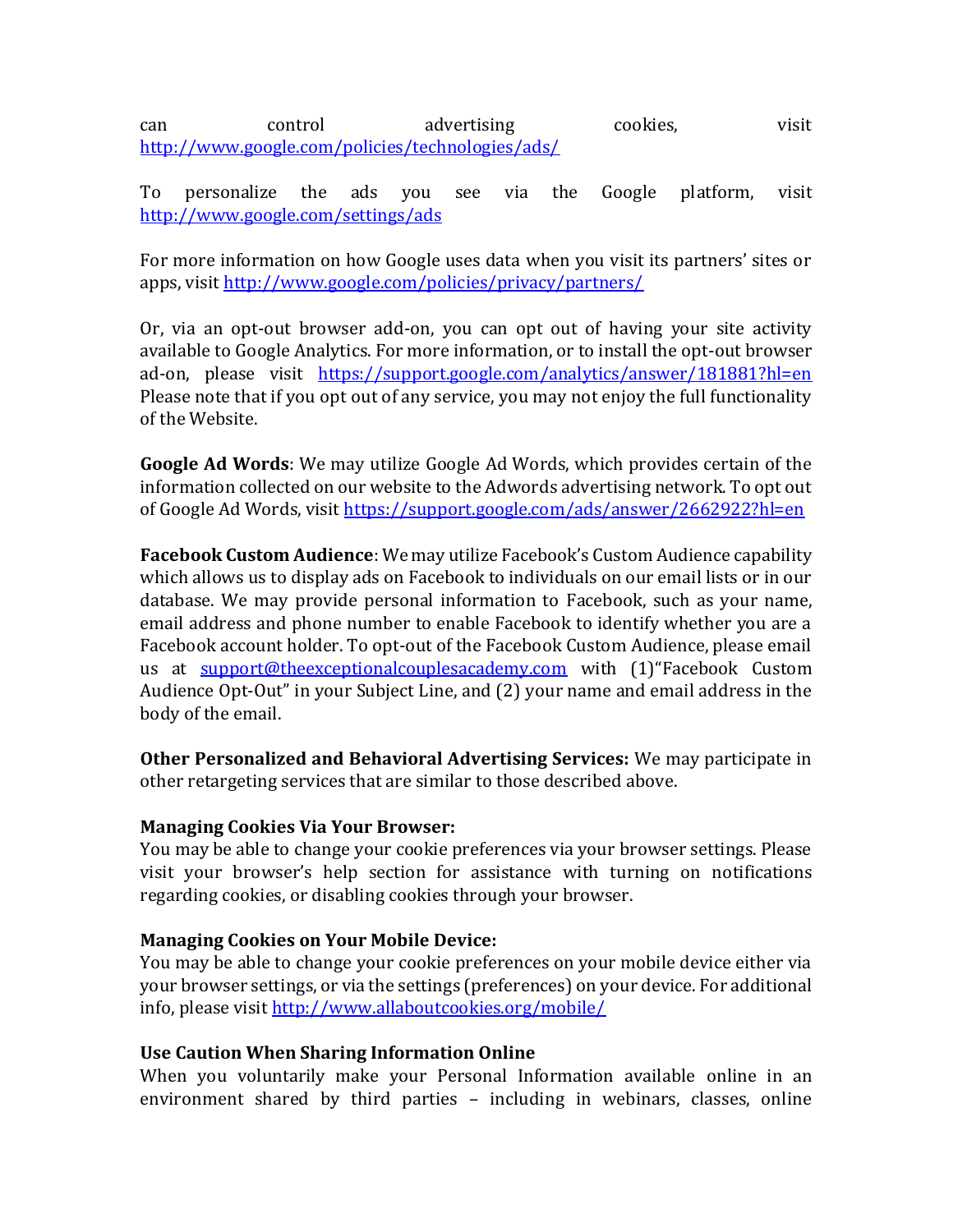conferences, via email, on message boards, chat rooms or on blogs, or via telephone calls or conferences – that information can be viewed, saved, collected, heard, and/or used by others outside of the Company. We are not responsible for any unauthorized third-party use of information provided in these contexts. Please be mindful whenever you share any information online.

### **Security of Your Information**

The security of your Personal Information is important to us, but remember that no method of transmission over the Internet, or method of electronic storage, is 100% secure. While we incorporate standard industry practices internally and with our services providers, which we believe is sufficient for the information involved, we cannot guarantee its absolute security. Because we work with third-party businesses and vendors in various aspects of our business including operating this website, database management, website security, etc., we cannot guarantee the absolute security of our databases, nor can we guarantee that the Information you supply will not be intercepted while being transmitted to and from us over the Internet. Any information that you provide to us via email should be treated with extra caution, as we cannot control the level of security available through email providers.

#### **Children**

We are strongly committed to protecting the safety and privacy of children who visit our website. We do not knowingly collect Personal Information from children under the age of 13 through the Website. If you are under 13, please do not give us any Personal Information. We encourage all parents to talk to their children about online safety and to monitor their children's use of the Internet. If you have reason to believe that a child under the age of 13 has provided Personal Information to us, please contact us, and we will make best efforts to immediately delete that information from our databases.

#### **External Websites**

While we have carefully chosen those vendors with whom we work, especially those involved in the transmission of data on behalf of our business, we do not control and are not responsible for the privacy practices or content of third-party websites, including those of affiliates, business partners, sponsors, advertisers, or other websites to which we may link from time to time. When visiting any third-party websites, you are responsible for reviewing the privacy policy and terms of use applicable to each site. They may be different than those that you see here.

#### **California Privacy Rights**

Pursuant to Section 1798.83 of the California Civil Code, residents of California have the right to request from a business with whom the Californian has an established business relationship, certain information with respect to the types of personal information the business shares with third parties for direct marketing purposes by such third party and the identities of the third parties with whom the business has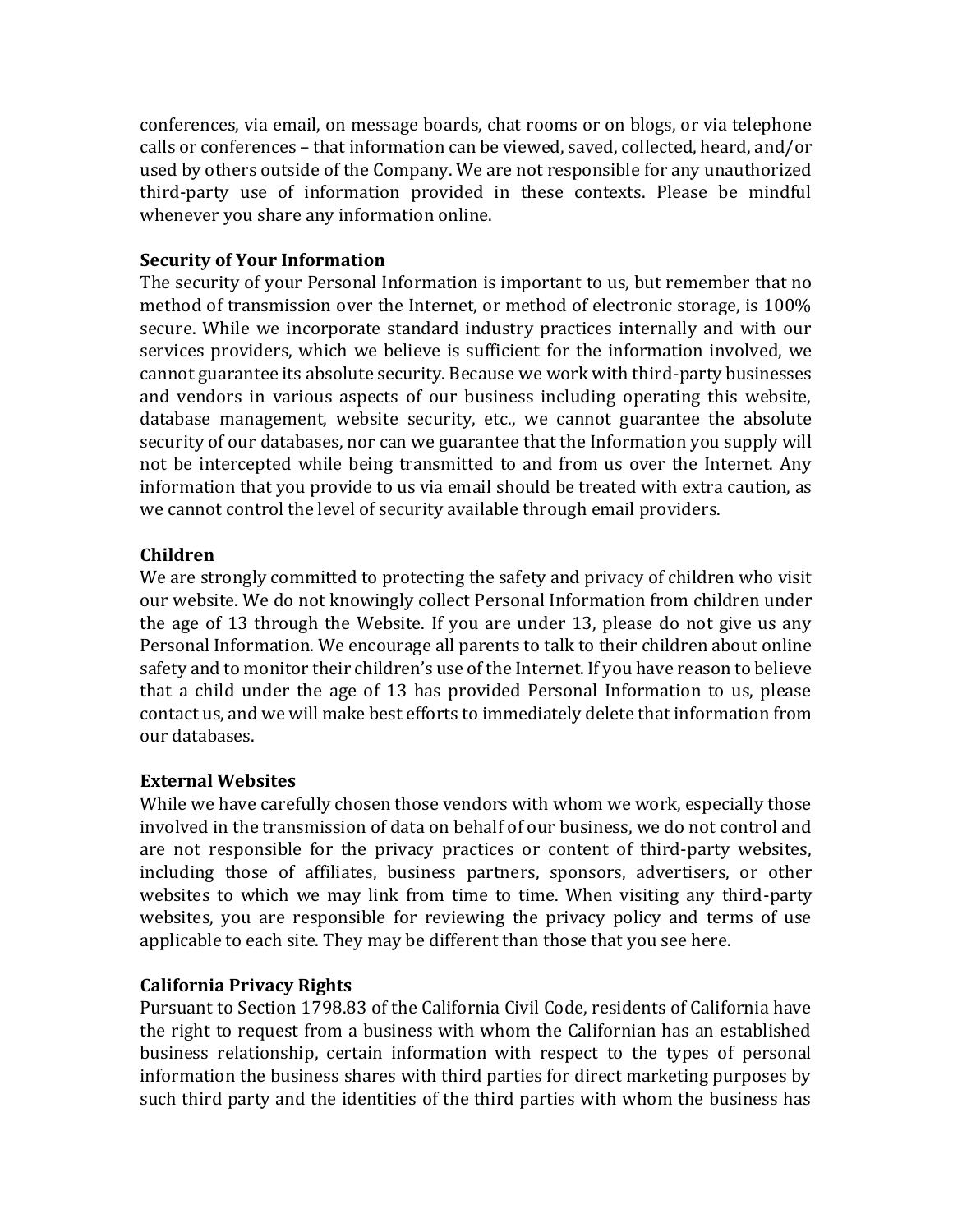shared such information during the immediately preceding calendar year. To request a copy of the information disclosure provided by the Company pursuant to this provision, please contact us via email at [support@theexceptionalcouplesacademy.com](mailto:support@theexceptionalcouplesacademy.com)

# **Our California Do Not Track Notice**

Consistent with our policies described above, we collect information from our visitors on our website and across third party websites where applicable, to provide relevant content and advertising. We do not support Do Not Track ("DNT") signals of web browsers.

DNT is a setting in your web browser that informs websites that you do not want to be tracked. You can enable or disable DNT through the Preferences or Settings options of your web browser.

# **Visitors Outside the U.S.**

Our Website and the servers that make this Website available worldwide are located in the United States. The Internet laws in the United States govern all matters relating to this Website. Any information you provide in subscribing to or visiting our Website will be transferred to the United States. By visiting our Website and submitting information, you authorize this transfer, processing, and use.

## **EU Visitors and the GDPR**

If you live in the EU, certain of your data may be subject to protection by the General Data Protection Regulation (the "GDPR"), a privacy regulation intended to help you have greater control over your personal data.

Under the GDPR, you have the following rights, which we extend to all of our website visitors:

to know what information is being collected, as disclosed in this Privacy Policy ("right to transparent information");

to object on grounds relating to your particular situation to the collection or processing of certain kinds of information ("right to object");

to withdraw consent even after it has been given, without affecting the lawfulness of the processing of your data prior to your withdrawal ("right to withdraw consent");

to access, modify or update your information so that it is correct ("right to access" and "right to rectification");

to have your information deleted or erased ("right to erasure" or "right to be forgotten");

to have your data transferred or ported elsewhere ("right to data portability");

and the right to restrict processing in certain situations ("right to restriction of processing").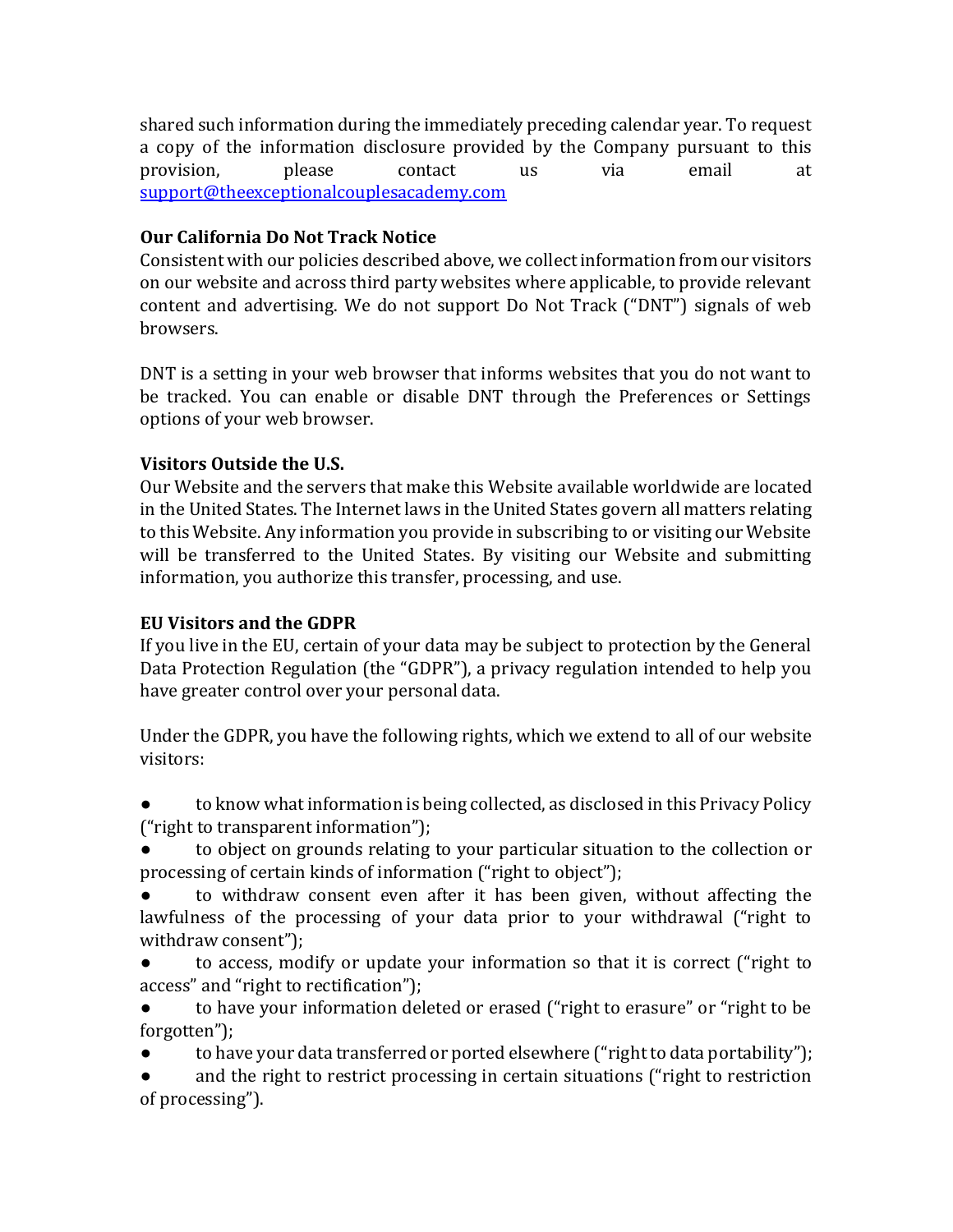For purposes of the GDPR, to the fullest extent possible we do not directly collect or maintain personal data of our EU visitors or clients. This is done through partnerships with third-party vendors who have systems designed for the collection and storage of data on behalf of their clients ("data processors"). The data is only kept as long as is reasonably required to accomplish the purpose or purposes for which it was collected. Certain data may be expunged or utilized more quickly than others, and depending on your engagement and behaviors, including purchasing behaviors, we may be engaged in a business or contractual relationship with some longevity. (For example, if you purchase a course or program, or services that span over some time, you will continue to receive communications in regards to those offerings or services).

The categories of data processors with whom we work, and that help us in the collection of information that allows us to serve and interact with you include website analytics provider(s), website and webform plug-ins and related third-party services that allow us to maintain an up-to-date online platform and communicate with you electronically, an email service provider or providers to assist in managing email correspondence with our visitors, customers and list, as well as payment processor(s) and/or merchant account(s) to help us transact sales online and follow up with you regarding any purchases. For a list of specific data processors with whom we currently work, please visit our list here [INSERT GOOGLE DOC LINK].

Those within the Company that may have access to the data include Officers, Directors, Managers, Supervisors, Salespersons, or those providing customer or technical support. Access to the data is provided for specific purposes, generally related to communicating with you, fulfilling our contractual obligations, providing customer service or technical support, collecting payment, or monitoring performance of marketing and sales efforts.

You may contact us at any time to have your information with us or any of these processors updated or corrected, deleted, or to obtain a copy for your records. Additionally, you may opt out of receiving any additional emails or marketing messages from us by clicking the "unsubscribe" link at the bottom of our email notifications.

Further, if you feel that we have not complied with the relevant data protection regulations, please contact us by sending us an email at support@theexceptionalcouplesacademy.com with your first and last name, your country of origin, and a summary of your concern or complaint. We will endeavor to respond at our earliest possible convenience to address your concern. If contacting us does not resolve your complaint, you may have additional options.